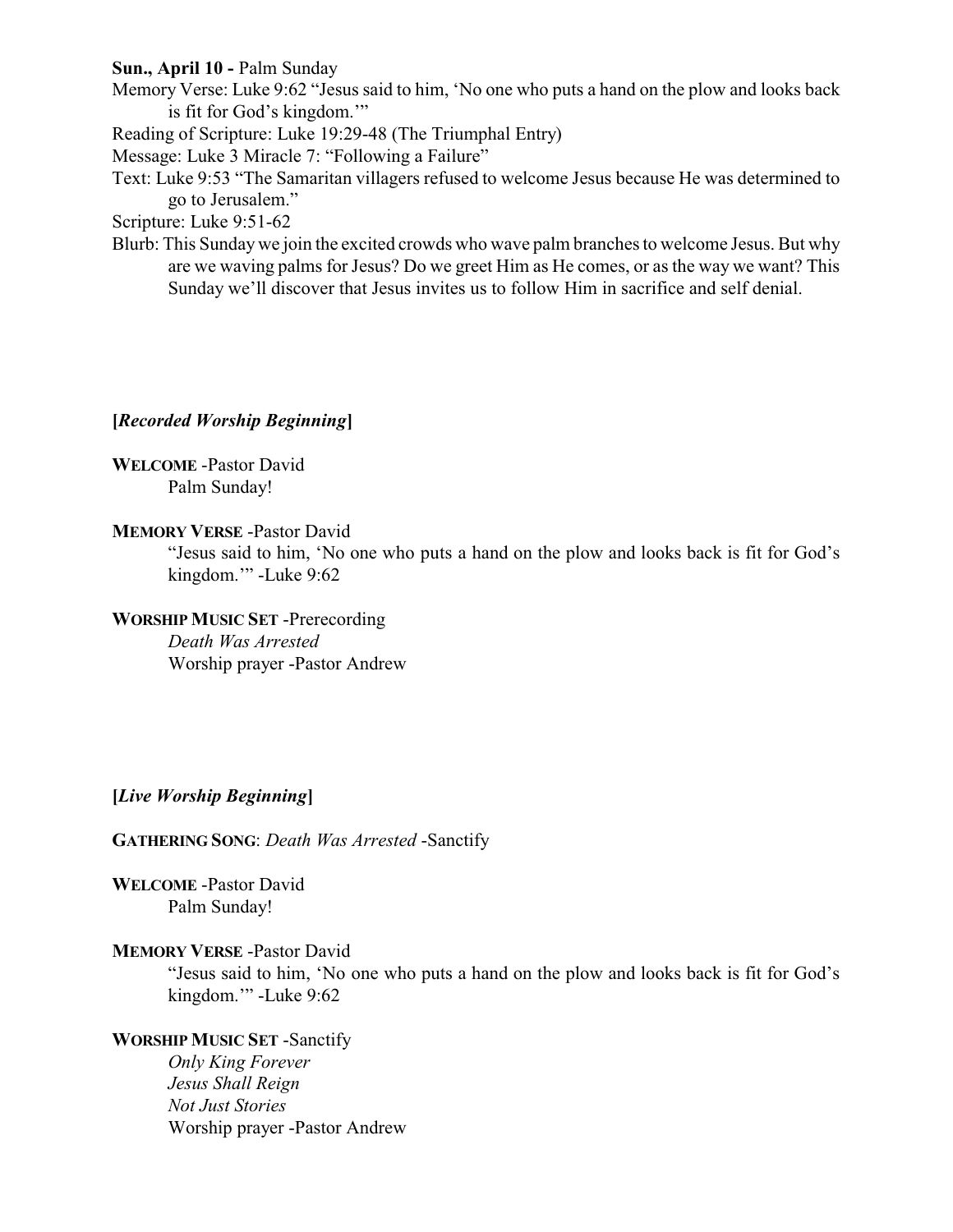#### **READING OF SCRIPTURE:** Luke 19:29-44

**We read Luke's telling of when Jesus rode into Jerusalem. There is joy and celebration, for salvation has come. But also listen for the sorrow in Jesus' heart, His anger at the Temple and the evil in the plotting of the Jewish leaders. It's a story of mixed messages! Luke 19:29-44,**

**"29 As Jesus came to Bethphage and Bethany on the Mount of Olives, He gave two disciples a task. 30 He said, 'Go into the village over there. When you enter it, you will find tied up there a colt that no one has ever ridden. Untie it and bring it here. 31 If anyone asks, 'Why are you untying it?' just say, 'Its master needs it.' 32 Those who had been sent found it exactly as He had said.**

**"33 As they were untying the colt, its owners said to them, 'Why are you untying the colt?'**

**"34 They replied, 'Its master needs it.' 35 They brought it to Jesus, threw their clothes on the colt, and lifted Jesus onto it. 36 As Jesus rode along, they spread their clothes on the road.**

**"37 As Jesus approached the road leading down from the Mount of Olives, the whole throng of His disciples began rejoicing. They praised God with a loud voice because of all the mighty things they had seen. 38 They said, 'Blessings on the king who comes in the name of the Lord. Peace in heaven and glory in the highest heavens.'**

**"39 Some of the Pharisees from the crowd said to Jesus, 'Teacher, scold your disciples! Tell them to stop!'**

**"40 He answered, 'I tell you, if they were silent, the stones would shout.'**

**"41 As Jesus came to the city and observed it, He wept over it. 42 He said, 'If only you knew on this of all days the things that lead to peace. But now they are hidden from your eyes. 43 The time will come when your enemies will build fortifications around you, encircle you, and attack you from all sides. 44 They will crush you completely, you and the people within you. They won't leave one stone on top of another within you, because you didn't recognize the time of your gracious visit from God.'**

**"45 When Jesus entered the temple, He threw out those who were selling things there. 46 He said to them, 'It's written, My house will be a house of prayer, but you have made it a hideout for crooks.'**

**"47 Jesus was teaching daily in the temple. The chief priests, the legal experts, and the foremost leaders among the people were seeking to kill Him. 48 However, they couldn't find a way to do it because all the people were enthralled with what they heard."**

**SERVE MOMENT:** "Easter Hop" & "Easter Offering" -Pastor Andrew

**PRAYERS** -Pastor Andrew

**GENERATIONAL BRIDGE** -Pastor Andrew

**MESSAGE: Luke 3 Miracle (Luke 7-9) 7: "Following a Failure"**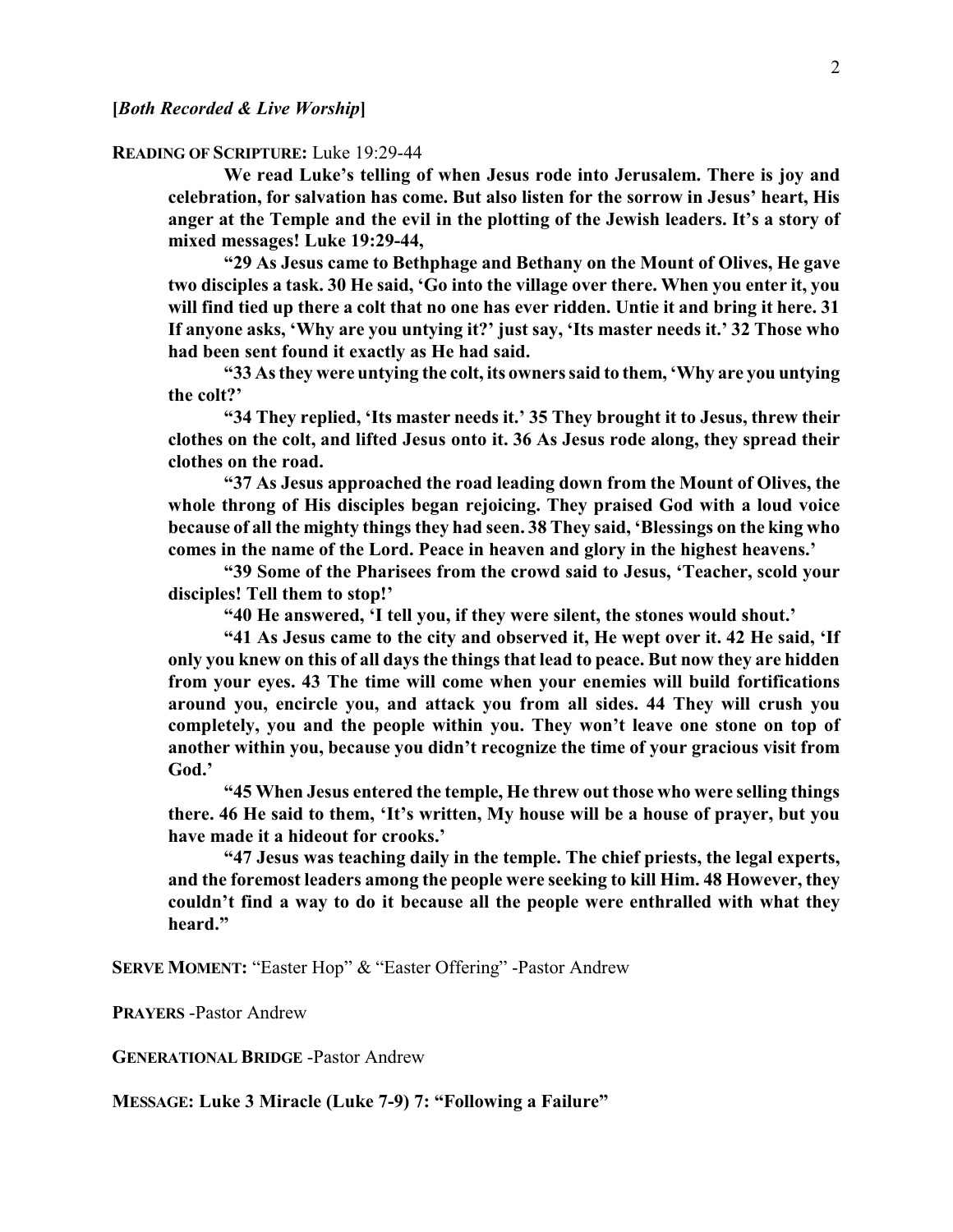**PP#1:** Miracle 7: "Following a Failure"

"The Samaritan villagers refused to welcome Jesus because He was determined to go to Jerusalem." -Luke 9:53

"Miracle: Following a Failure." Luke 9:53, "The Samaritan villagers refused to welcome Jesus because He was determined to go to Jerusalem."

#### **PP#2:** *Images for Jesus' triumphal entry into Jerusalem, with lots of palm branches*

Waving palm branches is awesome! It's a special treat for us here in MN because palm trees don't grow outside. These branches today take us to mental pictures of warmer, far-off, exotic places, like Florida, even Israel and Jerusalem. In the Mediterranean basin, the ancient tradition was for people to cut palm branches and wave them when a king rode by in victory procession. So, today we've kind of joined in the procession that day, when Luke tells about how Jesus finally arrived in Jerusalem. Many saw Him as their Messiah. Many saw Him as their new King. But I'm not sure if any of them saw Him as a suffering servant. And that's why, as the people celebrate, Jesus weeps.

Palm Sunday is a day of contrasts. Jesus' crowd of disciples, joined by many others, celebrate: hoping that Jesus would be the Lion from the Tribe of Judah, the Messiah-King who would lead a political rebellion against Rome. But King Jesus rides in on a humble donkey colt. The Jewish leaders, who don't believe Jesus is the Messiah, tell Jesus to make the throng quiet down. But Jesus says that if *they* didn't celebrate, the very rocks would cry out. Why? Because although the people get the understanding of who Jesus is *wrong*, *what* they are saying is actually *right*. God is coming to bring salvation for all creation, and so there must be celebration! Creation would celebrate if the people didn't.

But the celebration is mixed, because although salvation is coming, it is coming only through the terrible cost of Jesus' self sacrifice. So Jesus' heart is heavy. It's heavy because He knows He will be crucified, but it's also heavy because He sees so clearly how the misguided people *need* to be saved. It's like He's at Lazarus' tomb, looking at death. Jesus weeps. And Jesus weeps again over Jerusalem. He foresees the capital city, along with it's magnificent temple, all destroyed.

Jesus goes to the Temple, where the Messiah-God *should be* enthroned, but there Jesus sees is an oppressive religious system. Jesus, seeing how the temple vendors were gouging religious pilgrims, becomes angry and overturns their kiosks.

The crowds celebrate, while the Jewish leaders plot His death. What a story of contrasts!

## **PP#3:** *Image of a person looking introspectively at a palm branch*

Take a look at your palm branch again. We have joined with Jesus' disciples. We've been following Him, too. Today we fast forward from Luke 9 to Luke 19 so we can place ourselves with the crowds at Jesus' entry into Jerusalem. And as we stand there waving our palm branches, we realize that we are ourselves also stories of contrasts. We want Jesus for our own reasons. We want His miracles, His power, for Him to fix our lives, solve our problems and to make things better. Yet we also commit to doing Jesus' work, to help usher in God's Kingdom, to serve like Jesus–selflessly, self-sacrificingly–and to live for others. We claim Jesus is the Lion of the Tribe of Judah, and we claim Him as our Suffering Servant Messiah. We want more of God, but we also want our own selfish desires. We mean well, we want to do good, but we also admit how easily we behave in ways we're not proud of. We are mixed; we are full of contrasts.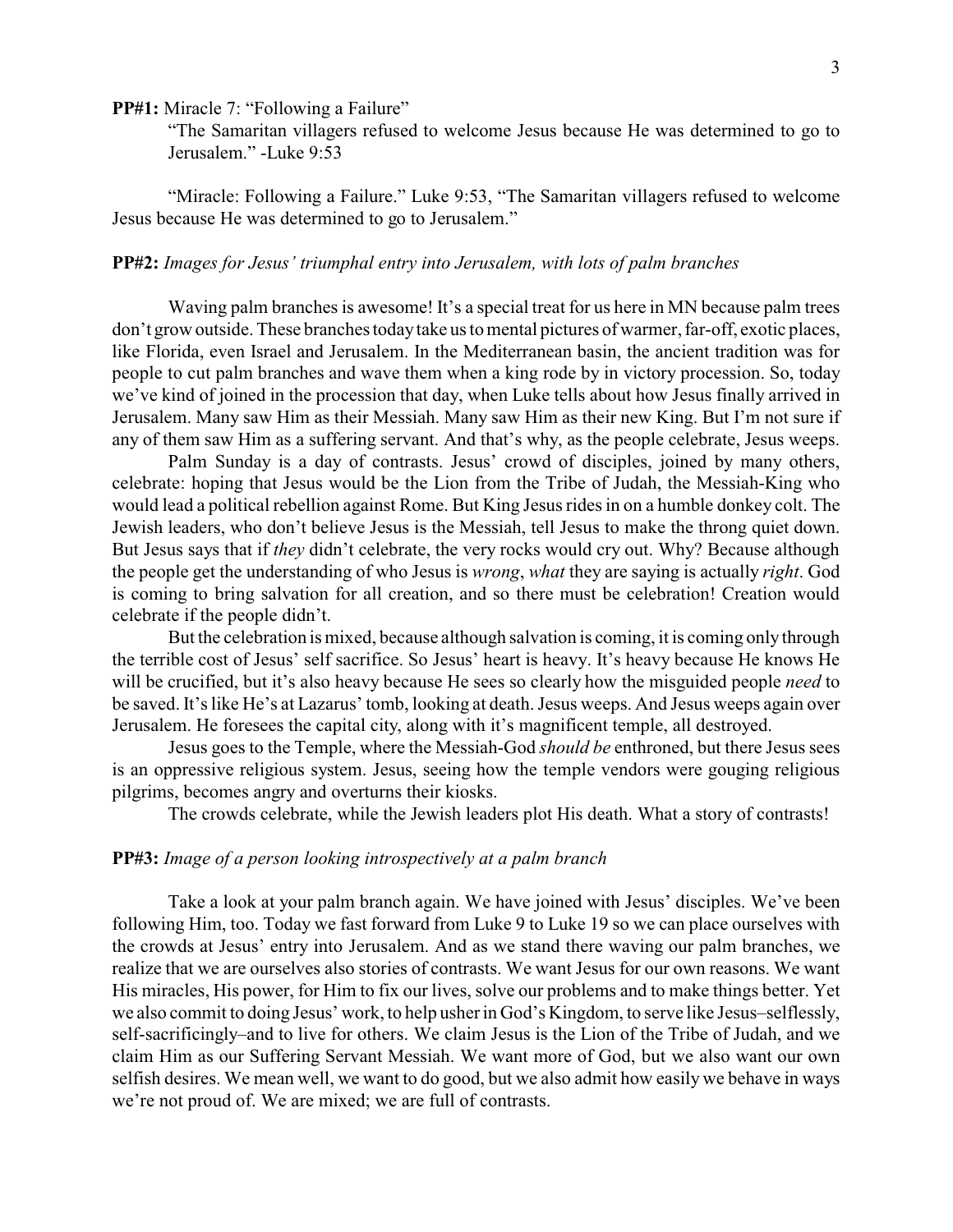Look at your palm branch. Why do you wave the palm branch today?

Earlier back in Luke 9 Jesus turned around and asked His disciples, "Who do you say that I am?" (Luke 9:20). Jesus then said that those who follow Him must give up their lives and die to self. We then saw Jesus glow in divine radiance, but then He said that He must suffer and die. Then, His closest disciples start arguing about which of them is the greatest in His Kingdom! Why do you wave the palm branch today? Is there any room in you to choose to follow a failure?

# **PP#4:** *Map of Israel marking Jesus' travels through Samaria, Judea and Perea, with those places named on the map, along with Jerusalem.*

Turn to Luke 9:51. We ended with this verse last week. We're past the halfway mark in Jesus' earthly life: we're into His third year of ministry, the year when His popularity plummets. He has committed to go the distance, to go all the way to the cross. And so, as it says, "He set His face to go to Jerusalem."

He doesn't take a direct path, however. He meanders His way down through Samaria, and then around Judea and then Perea, continuing His preaching tour. Take a quick look at the map. In the Roman Empire, the Jewish kingdom of Judea had three parts. In the north was Galilee, up around the Sea of Galilee. This is Jesus' home area. The second section was called Judea, which is the area around Jerusalem in the south. On the east side of the Jordan is the third region, called Perea in Greek, or the Trans-Jordan in Hebrew. And in between Galilee and Judea was the territory of Samaria. This is a non-Jewish land, or more rightly, a post-Jewish land. It used to be part of Israel but when Israel was conquered by the Assyrians, the people here intermingled with their Gentile occupiers and became pagan. The Jews and the Samaritans didn't get along, because the Jews viewed the Samaritans as traitors–worse than Gentiles–and the Samaritans viewed the Jews as selfrighteous jerks.

Now, Jews were expected to travel to the Temple in Jerusalem three times a year for religious celebrations. For the Jews living in Galilee, the most direct route was straight down through Samaria. But the Samaritans harassed them all along the way. It was a three-day journey through Samaria, and the Samaritans refused to offer lodging to Jews, especially if they were heading to religious festivals in Jerusalem. So, most Jews in Galilee crossed over to the Decapolis on the east side of Jordan River, then headed south into Perea, and then crossed back over the Jordan to Jerusalem. That was a five day journey.

But, we've been learning in Luke, that Jesus intentionally went to Gentiles as well as Jews in order to extend the Kingdom of God. So, as Jesus now heads south to Judea, He purposely heads straight into Samaria.

## **PP#5:** Luke 9:51-62

51 As the time approached when Jesus was to be taken up into heaven, He set His face to go to Jerusalem. 52 He sent messengers on ahead of Him. Along the way, they entered a Samaritan village to prepare for His arrival, 53 but the Samaritan villagers refused to welcome Him because He was determined to go to Jerusalem. 54 When the disciples James and John saw this, they said, "Lord, do you want us to call fire down from heaven to consume them?" 55 But Jesus turned and spoke sternly to them, 56 and they went on to another village.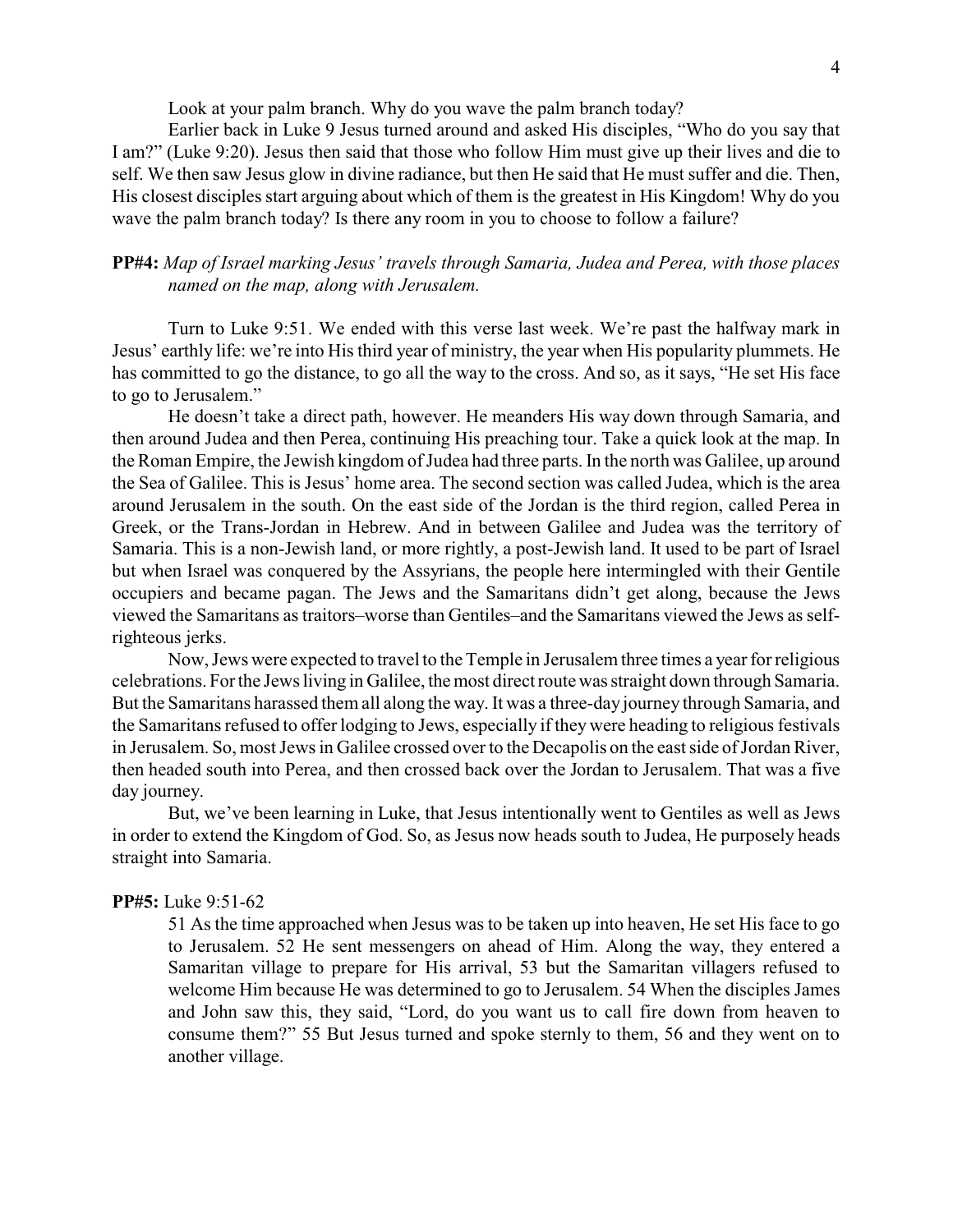We pick up the story in verse 51. "As the time approached when Jesus was to be taken up into heaven, He set His face to go to Jerusalem. 52 He sent messengers on ahead of Him. Along the way, they entered a Samaritan village to prepare for His arrival, 53 but the Samaritan villagers refused to welcome Him because He was determined to go to Jerusalem. 54 When the disciples James and John saw this, they said, "Lord, do you want us to call fire down from heaven to consume them?" 55 But Jesus turned and spoke sternly to them, 56 and they went on to another village."

I can't help but notice similarities between this story of Jesus heading *toward* Jerusalem, and the story earlier when Jesus headed *into* Jerusalem. He first of all sends disciples on ahead of Him to get things ready. The Samaritans reject Jesus, just like the Jewish leaders, and even the crowds in Jerusalem will turn on Jesus and reject Him, too. James and John–who seem to be a bit impulsive–want to use their new-found powers to call down God's destruction on the village, whereas Jesus weeps over the divine destruction of Jerusalem that He foresees.

Speaking of calling down fire, James and John are remembering what the prophet Elijah did in 2 Kings 1. Jesus is not impressed with their intended use of *His* power. He shakes His head and marks on their evaluation: "Not ready!"

Instead, just like Jesus instructed them to do at the beginning of the chapter when they are not received well, He had them move on.

### **PP#6:** *Image of a Samaritan coming to Jesus asking to follow Him (from Luke 9:57-62)*

So, as they are traveling along, they encounter three different Samaritans. And here I want us to make a switch. I want us to stop seeing ourselves as one of the disciples with Jesus and instead see ourselves as these three Samaritans. I think this may be Luke's intention. You see, only Luke tells these stories about the Samaritans. Matthew records that Jesus had similar answers for a couple of Jews, but Luke, remember, is concerned with salvation for the non-Jews, too.

We are non-Jews, so we identify better with these Gentile Samaritans. And these encounters help us today reflect on why we are waving the palm branches for Jesus. We are each of these three Samaritans.

### **PP#7:** Luke 9:51-62

57 As Jesus and His disciples traveled along the road, someone said to Him, "I will follow you wherever you go."

58 Jesus replied, "Foxes have dens and the birds in the sky have nests, but the Son of Man has no place to lay His head."

So, first encounter. Verse 57: "As Jesus and His disciples traveled along the road, someone said to Him, 'I will follow you wherever you go.'" Sounds like a winner! Just what Jesus wanted, right? But look at His response, verse 58, "Jesus replied, 'Foxes have dens and the birds in the sky have nests, but the Son of Man has no place to lay His head.'"

Jesus doesn't receive, or push the Samaritan away. Instead, Jesus challenges the Samaritan to consider the cost of following Him. Jesus doesn't have a home, a place to be, no worldly comforts or possessions. His lifestyle is to forsake living for this world and instead live for the Kingdom of God. To follow Jesus means doing the same.

# **PP#8:** Following a Failure

1. Not living for this world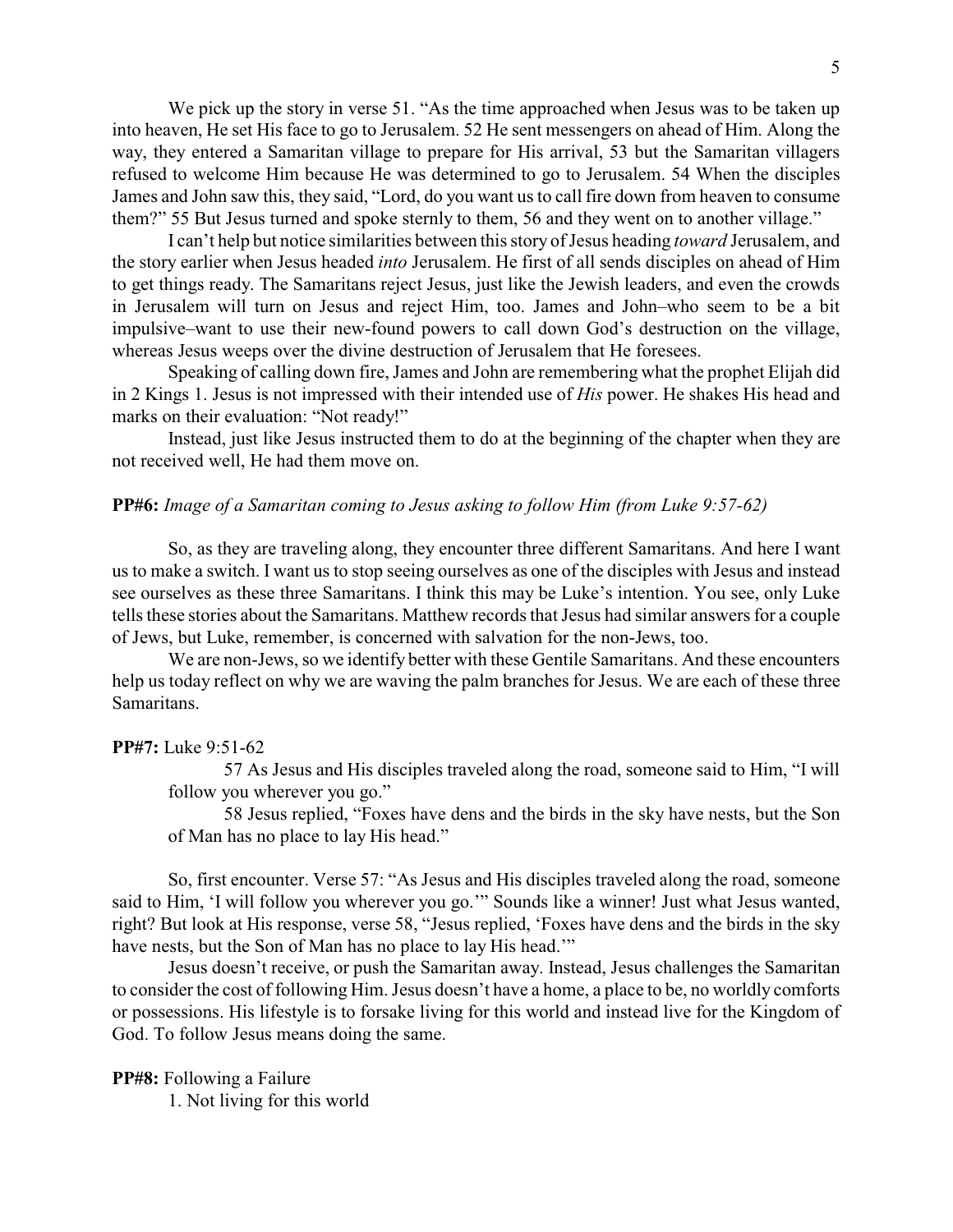Not that we can't have homes and possessions. It's that those who follow Jesus live not for this world, but for the Kingdom of God. For Jesus, and for some disciples, it does mean forsaking home and family. For all of us, it means holding our earthly lives lightly, and putting them into complete service for God's Kingdom. Are you ready, oh eager disciple, to choose this lifestyle?

Perhaps Luke never learned this person's name. Or perhaps Luke intentionally didn't include it. Either way, it does open the invitation for us to see ourselves in this person. Why do you ask to follow Jesus? Why do you wave your palm branch? Are you attracted to the benefits of what Jesus might give you? Or are you willing to give up your earthly lives to follow Him?

One application I see here for us is that not living for our worldly lives means that we keep an eternal view of our lives while living in this world. We learn to hold lightly the things of this world: all of our experiences, and even what we hold most dear! Let that sink in. We hold lightly even what is most dear to us, like our loved ones! Living for God's Kingdom means that we release God to use us and those we love most, to not have to stay safe and close to us, but to be used by God, wherever and however God wants, even if that means giving up our earthly plans and desires for them. Wow. How's your palm branch waving now?

It means, you see, that we don't fear death like others. Death is not the end of everything. When we have God, it is simply a move to our eternal home: where we belong and what we were made for. It's okay to leave this world. I was talking with Maxene Schwanke before she died. She said that although, because of her liver cancer, she was in her final weeks of earthly life, she was perfectly content and at peace. She knew she was going to glory soon, and that excited her. And she said that she was more than happy to leave all the mess of this world to the rest of us to sort out!

How would you handle a terminal diagnosis? How about your kid or best friend wanting to go serve as a missionary in the Ukraine, or Iran, or North Korea? How tightly do you grip your palm branch; how willing are you to offer it up to Jesus?

Interesting, isn't it, that Luke not only doesn't tell us this person's name, he also doesn't say what the person decided. Luke leaves it open ended for us to think about what we would do.

#### **PP#9:** Luke 9:51-62

59 Then Jesus said to someone else, "Follow me."

He replied, "Lord, first let me go and bury my father."

60 Jesus said to him, "Let the dead bury their own dead. But you go and spread the news of God's kingdom."

61 Someone else said to Jesus, "I will follow you, Lord, but first let me say good-bye to those in my house."

62 Jesus said to him, "No one who puts a hand on the plow and looks back is fit for God's kingdom."

Okay, take a deep breath. Let's keep going. Are you ready to be a Samaritan again? Verse 59. "Then Jesus said to someone else, 'Follow me.' He replied, 'Lord, first let me go and bury my father.' 60 Jesus said to him, 'Let the dead bury their own dead. But you go and spread the news of God's kingdom."

It's not that the guy's father had just died. He didn't need to go back for the funeral. In Jesus' day, "burying my father," meant to continue to live in the family home until the father eventually passed away. At that point, the adult children–well the sons (the daughters hopefully would have moved in with their husbands)–would move out on their own. So, the man whom Jesus called was saying, "Let me continue on with my family until it becomes time to start my life on my own. Then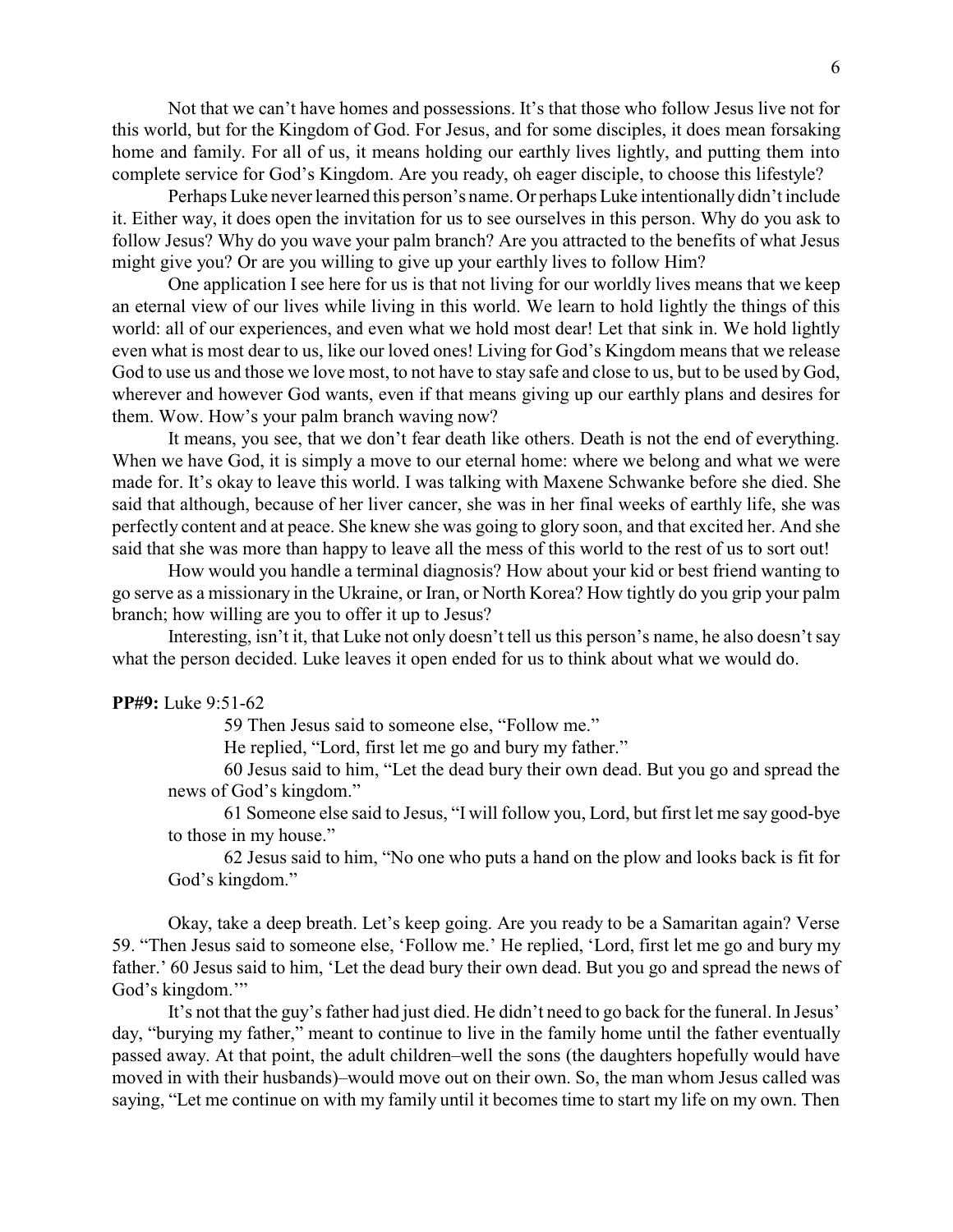I will choose a life with you." Now, not a bad desire. He had obligations to his father and expectations from his family. Godly people did live faithfully with their parents.

**PP#10:** Following a Failure

1. Not living for this world

2. Not living for your plan

But Jesus' response here reinforces His previous response: to follow Him means you have to let go of your primary allegiance to this life–even family!–and choose instead God's plan for your life. The point is not that you have to turn your back on your family in order to follow Jesus–although for some that is true. The point is your allegiance. Jesus can't come secondary, when convenient, when it fits in with your plans for life.

Jesus says to let those who are locked in their worldly lives, who are consumed by pursuing earthly things, who are spiritually dead, continue their empty lives. If you follow Him, however, you have work to do. Pick up His work and "go spread the news of God's kingdom."

Are you waving your palm branch to get Jesus to bless you and give you your dreams, or are you giving your dreams to Jesus and choosing to bless Him? Are you willing to let go of your plans for your life in order to take up God's different plans? Careful! It is easy to say you would. But consider your life now: are you doing it the smaller ways, where you're called to? Too often we say we would, and then still run our lives on our terms. Are you gripping your palm branch tightly, or are you offering it to Jesus?

# **PP#11:** Luke 9:51-62

59 Then Jesus said to someone else, "Follow me."

He replied, "Lord, first let me go and bury my father."

60 Jesus said to him, "Let the dead bury their own dead. But you go and spread the news of God's kingdom."

61 Someone else said to Jesus, "I will follow you, Lord, but first let me say good-bye to those in my house."

62 Jesus said to him, "No one who puts a hand on the plow and looks back is fit for God's kingdom."

Can you handle one more? There's another one here that Luke has for us. The first Samaritan came to Jesus. The second one Jesus approached. Now a person comes to Jesus again. Verse 61, "Someone else said to Jesus, 'I will follow you, Lord, but first let me say good-bye to those in my house.' 62 Jesus said to him, 'No one who puts a hand on the plow and looks back is fit for God's kingdom."

Again, this is not about the person running home quickly to tell his family what he's decided to do. Once more, it's about going home to live with his family until it became convenient to leave home and follow Jesus.

## **PP#12:** Following a Failure

- 1. Not living for this world
- 2. Not living for your plan
- 3. Not living for both